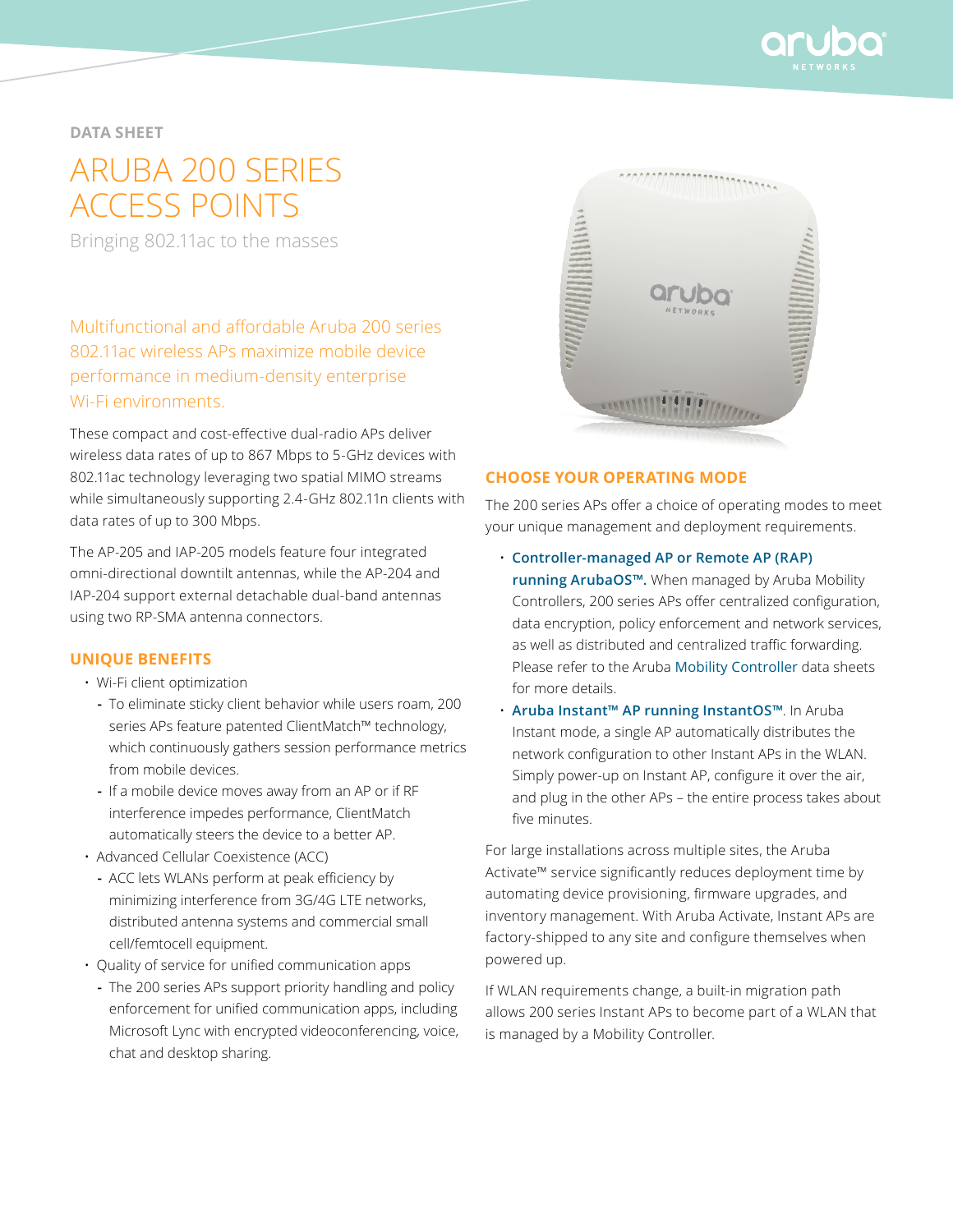# **AP-200 SERIES SPECIFICATIONS**

- AP-205 and IAP-205
	- **-** 2.4-GHz (300 Mbps max rate) and 5-GHz (867 Mbps max rate) radios, each with 2x2 MIMO and four integrated omni-directional downtilt antennas.
- AP-204 and IAP-204
	- **-** 2.4-GHz (300 Mbps max rate) and 5-GHz (867 Mbps max rate) radios, each with 2x2 MIMO and two combined, diplexed external RP-SMA antenna connectors.

### **ADVANCED FEATURES**

- RF management
	- **-** Adaptive Radio Management™ (ARM) technology automatically assigns channel and power settings, provides airtime fairness and ensures that APs stay clear of all sources of RF interference to deliver reliable, high-performance WLANs.
	- **-** The 200 Series APs can be configured to provide part-time or dedicated air monitoring for spectrum analysis and wireless intrusion protection, VPN tunnels to extend remote locations to corporate resources, and wireless mesh connections where Ethernet drops are not available.
- Spectrum analysis
- **-** Capable of part-time or dedicated air monitoring, the spectrum analyzer remotely scans the 2.4-GHz and 5-GHz radio bands to identify sources of RF interference.
- Security
	- **-** With an OpenDNS service subscription, Aruba Instant RAPs deliver integrated web filtering, malware and botnet protection to every device connected to the WLAN.
	- **-** Integrated Trusted Platform Module (TPM) for secure storage of credentials and keys
	- **-** SecureJack-capable for secure tunneling of wired Ethernet traffic.

# **OPERATING MODES**

- Aruba Instant AP
- Mobility Controller-managed AP
- Remote AP (RAP) for branch deployments
- Air monitor (AM) for wireless IDS, rogue detection and containment
- Spectrum analyzer, dedicated or hybrid
- Secure enterprise mesh

# **WIRELESS RADIO SPECIFICATIONS**

- AP type: Indoor, dual radio, 5-GHz 802.11ac and 2.4-GHz 802.11n 2x2:2
- Software-configurable dual radio supports 5 GHz (Radio 0) and 2.4 GHz (Radio 1)
- 2x2 MIMO with two spatial streams and up to 867 Mbps wireless data rate
- Supported frequency bands (country-specific restrictions apply):
	- **-** 2.4000 GHz to 2.4835 GHz
	- **-** 5.150 to 5.250 GHz
	- **-** 5.250 to 5.350 GHz
	- **-** 5.470 to 5.725 GHz
	- **-** 5.725 to 5.850 GHz
- Available channels: Dependent on configured regulatory domain
- Dynamic frequency selection (DFS) optimizes the use of available RF spectrum
- Supported radio technologies:
	- **-** 802.11b: Direct-sequence spread-spectrum (DSSS)
	- **-** 802.11a/g/n/ac: Orthogonal frequency-division multiplexing (OFDM)
- Supported modulation types:
	- **-** 802.11b: BPSK, QPSK, CCK
- **-** 802.11a/g/n/ac: BPSK, QPSK, 16-QAM, 64-QAM, 256-QAM
- Transmit power: Configurable in increments of 0.5 dBm
- Maximum (aggregate, conducted total) transmit power (limited by local regulatory requirements):
	- **-** 2.4-GHz band: +21 dBm (18 dBm per chain)
	- **-** 5-GHz band: +21 dBm (18 dBm per chain)
- Advanced Cellular Coexistence (ACC) minimizes interference from cellular networks
- Maximum ratio combining (MRC) for improved receiver performance
- Cyclic delay/shift diversity (CDD/CSD) for improved downlink RF performance
- Short guard interval for 20-MHz, 40-MHz and 80-MHz channels
- Space-time block coding (STBC) for increased range and improved reception
- Low-density parity check (LDPC) for high-efficiency error correction and increased throughput
- Transmit beamforming (TxBF) for increased reliability in signal delivery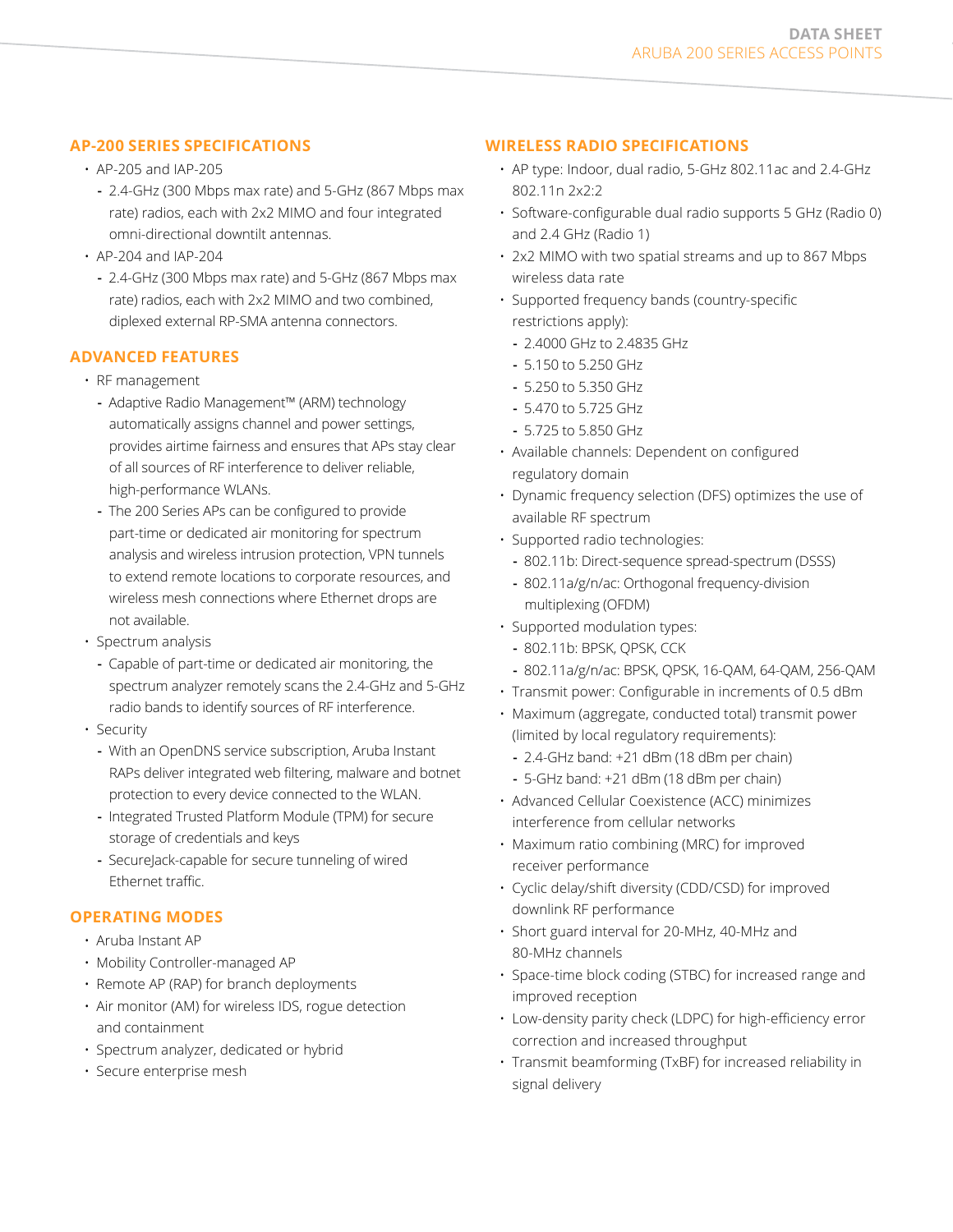- Supported data rates (Mbps):
	- **-** 802.11b: 1, 2, 5.5, 11
	- **-** 802.11a/g: 6, 9, 12, 18, 24, 36, 48, 54
	- **-** 802.11n: 6.5 to 300 (MCS0 to MCS15)
	- **-** 802.11ac: 6.5 to 867 (MCS0 to MCS9, NSS = 1 to 2)
- 802.11n high-throughput (HT) support: HT 20/40
- 802.11ac very high throughput (VHT) support: VHT 20/40/80
- 802.11n/ac packet aggregation: A-MPDU, A-MSDU

#### **ANTENNAS**

- AP-204/IAP-204: Two RP-SMA connectors for external dual band antennas. Internal loss between radio interface and external antenna connectors (due to diplexing circuitry): 1.5 dB in 2.4 GHz and 3.0 dB in 5 GHz.
- AP-205/IAP-205: Four integrated down-tilt omnidirectional antennas for 2x2 MIMO with maximum antenna gain of 4.0 dBi in 2.4 GHz and 6.0 dBi in 5 GHz. Built-in antennas are optimized for horizontal ceiling mounted orientation of the AP.

#### **other Interfaces**

- 10/100/1000BASE-T Ethernet network interface (RJ-45) **-** Auto-sensing link speed and MDI/MDX
	- **-** 802.3az Energy Efficient Ethernet (EEE)
	- **-** PoE-PD: 48 Vdc (nominal) 802.3af PoE
- DC power interface, accepts 1.7/4.0-mm center-positive circular plug with 9.5-mm length
- Visual indicators (LEDs):
	- **-** Power/system status
	- **-** Ethernet link status (ENET)
	- **-** Radio status (two; RAD0, RAD1)
- Reset button: factory reset (during device power up)
- Serial console interface (RJ-45)
- Kensington security slot

#### **POWER**

- Maximum (worst-case) power consumption: 12.5 watts (PoE) or 11.7 watts (DC)
- Maximum (worst-case) power consumption in idle mode: 8.4 watts (PoE) or 7.7 watts (DC)
- Direct DC source: 12 Vdc nominal, +/- 5%
- Power over Ethernet (PoE): 48 Vdc (nominal) 802.3af-compliant source
- Power sources sold separately
- When both power sources are available, DC power takes priority

#### **MOUNTING**

- Included with AP:
	- **-** Mounting brackets (2) for attaching to 9/16-inch or 15/16-inch T-bar drop-tile ceiling
- Spare mounting kit:
	- **-** AP-220-MNT-C1: Aruba AP mount kit contains two ceiling-grid rail adapters for flat rails
- Optional mounting kits:
	- **-** AP-220-MNT-C2: Aruba AP mount kit contains two ceiling-grid rail adapters for Interlude and Silhouette style rails
	- **-** AP-220-MNT-W1: Aruba AP mount kit contains one basic flat-surface wall/ceiling mount bracket
	- **-** AP-200-MNT-W2: Aruba AP mount kit contains one secure flat-surface wall/ceiling mount cradle

#### **MECHANICAL**

- Dimensions/weight (unit, excluding mount accessories):
	- **-** 150 mm x 150 mm x 41.5 mm (W x D x H)
	- **-** 380 g
- Dimensions/weight (shipping):
	- **-** 190 mm x 187 mm x 57 mm (W x D x H)
- **-** 550 g

#### **ENVIRONMENTAL**

- Operating:
	- **-** Temperature: 0° C to +40° C (+32° F to +104° F)
	- **-** Humidity: 5% to 95% non-condensing
- Storage and transportation:
	- **-** Temperature: -40° C to +70° C (-40° F to +158° F)

#### **Regulatory**

- FCC/Industry of Canada
- CE Marked
- R&TTE Directive 1995/5/EC
- Low Voltage Directive 72/23/EEC
- EN 300 328
- EN 301 489
- EN 301 893
- UL/IEC/EN 60950
- EN 60601-1-1 and EN 60601-1-2

For more country-specific regulatory information and approvals, please see your Aruba representative.

#### **RELIABILITY**

MTBF: 711,187 hours (81.2 years) at +25° C operating temperature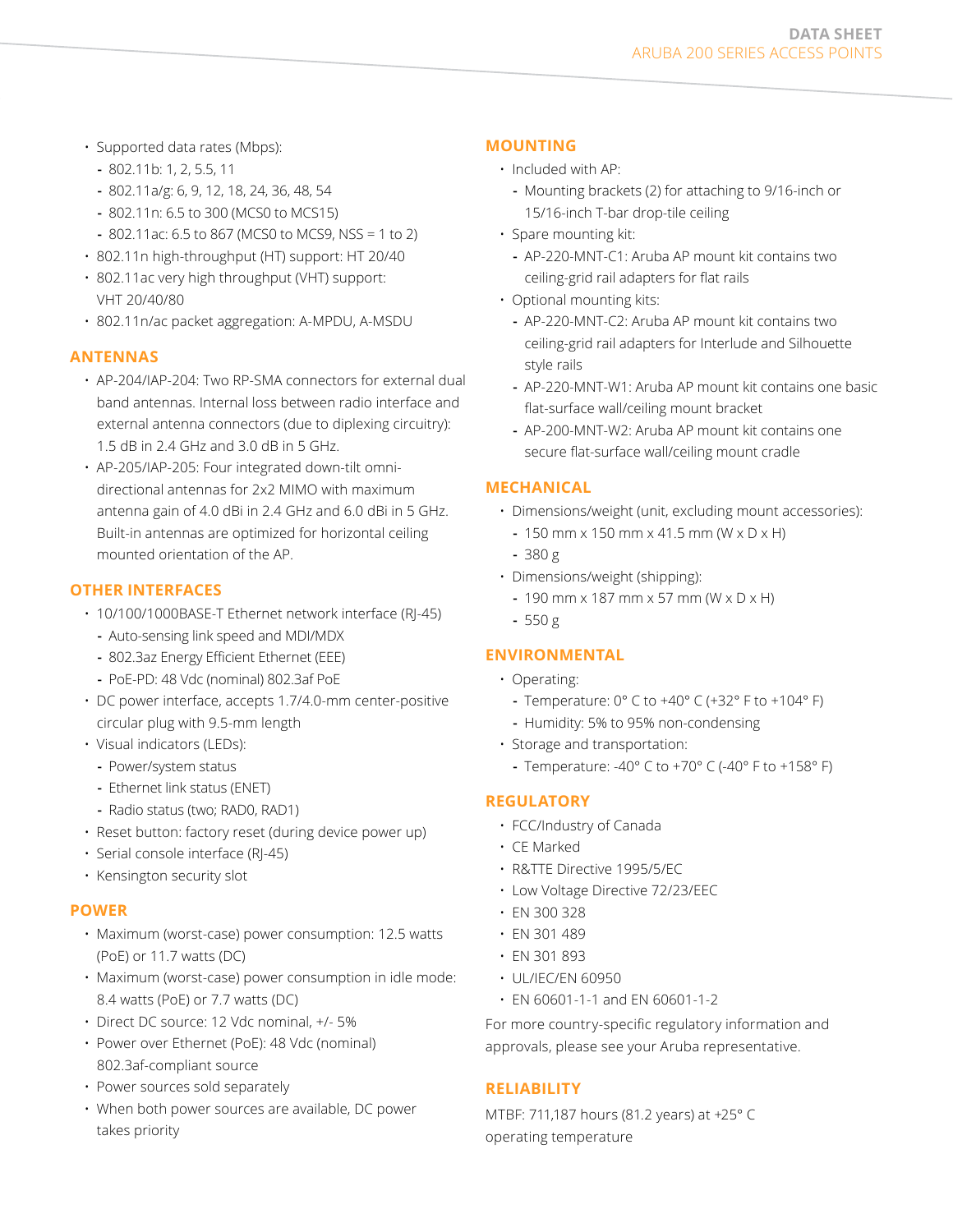#### **REGULATORY MODEL NUMBER**

- AP-204 and IAP-204: APIN0204
- AP-205 and IAP-205: APIN0205

#### **CERTIFICATIONS**

- CB Scheme Safety, cTUVus
- UL2043 plenum rating
- Wi-Fi Alliance (WFA) certified 802.11a/b/g/n/ac

#### **Warranty**

• Aruba [limited lifetime warranty](http://www.arubanetworks.com/support/lifetime_warranty.php)

## **Minimum software Versions**

- ArubaOS™ 6.4.1.0
- Aruba InstantOS™ 4.1.1.0

#### **RF PERFORMANCE TABLE**

|                | Maximum transmit power (dBm)<br>per transmit chain | <b>Receiver sensitivity (dBm)</b><br>per receive chain |  |  |  |  |  |
|----------------|----------------------------------------------------|--------------------------------------------------------|--|--|--|--|--|
| 2.4 GHz        |                                                    |                                                        |  |  |  |  |  |
| 802.11b        |                                                    |                                                        |  |  |  |  |  |
| 1 Mbps         | 18.0                                               | $-95.0$                                                |  |  |  |  |  |
| 11 Mbps        | 18.0                                               | $-88.0$                                                |  |  |  |  |  |
| 802.11g        |                                                    |                                                        |  |  |  |  |  |
| 6 Mbps         | 18.0                                               | $-92.0$                                                |  |  |  |  |  |
| 54 Mbps        | 16.0                                               | $-74.0$                                                |  |  |  |  |  |
| 802.11n HT20   |                                                    |                                                        |  |  |  |  |  |
| MCS0/8         | 18.0                                               | $-91.0$                                                |  |  |  |  |  |
| MCS7/15        | 16.0                                               | $-71.0$                                                |  |  |  |  |  |
| 802.11n HT40   |                                                    |                                                        |  |  |  |  |  |
| MCS0/8         | 18.0                                               | $-88.0$                                                |  |  |  |  |  |
| MCS7/15        | 16.0                                               | $-68.0$                                                |  |  |  |  |  |
|                | 5 GHz                                              |                                                        |  |  |  |  |  |
| 802.11a        |                                                    |                                                        |  |  |  |  |  |
| 6 Mbps         | 18.0                                               | $-93.0$                                                |  |  |  |  |  |
| 54 Mbps        | 16.0                                               | $-75.0$                                                |  |  |  |  |  |
| 802.11n HT20   |                                                    |                                                        |  |  |  |  |  |
| MCS0/8         | 18.0                                               | $-91.0$                                                |  |  |  |  |  |
| MCS7/15        | 15.0                                               | $-71.0$                                                |  |  |  |  |  |
| 802.11n HT40   |                                                    |                                                        |  |  |  |  |  |
| MCS0/8         | 18.0                                               | $-89.0$                                                |  |  |  |  |  |
| MCS7/15        | 15.0                                               | $-68.0$                                                |  |  |  |  |  |
| 802.11ac VHT20 |                                                    |                                                        |  |  |  |  |  |
| MCS0           | 18.0                                               | $-91.0$                                                |  |  |  |  |  |
| MCS9           | 12.0                                               | $-64.0$                                                |  |  |  |  |  |
| 802.11ac VHT40 |                                                    |                                                        |  |  |  |  |  |
| MCS0           | 18.0                                               | $-88.0$                                                |  |  |  |  |  |
| MCS9           | 12.0                                               | $-62.0$                                                |  |  |  |  |  |
| 802.11ac VHT80 |                                                    |                                                        |  |  |  |  |  |
| MCS0           | 18.0                                               | $-85.0$                                                |  |  |  |  |  |
| MCS9           | 12.0                                               | $-59.0$                                                |  |  |  |  |  |

Maximum capability of the hardware provided. Maximum transmit power is limited by local regulatory settings.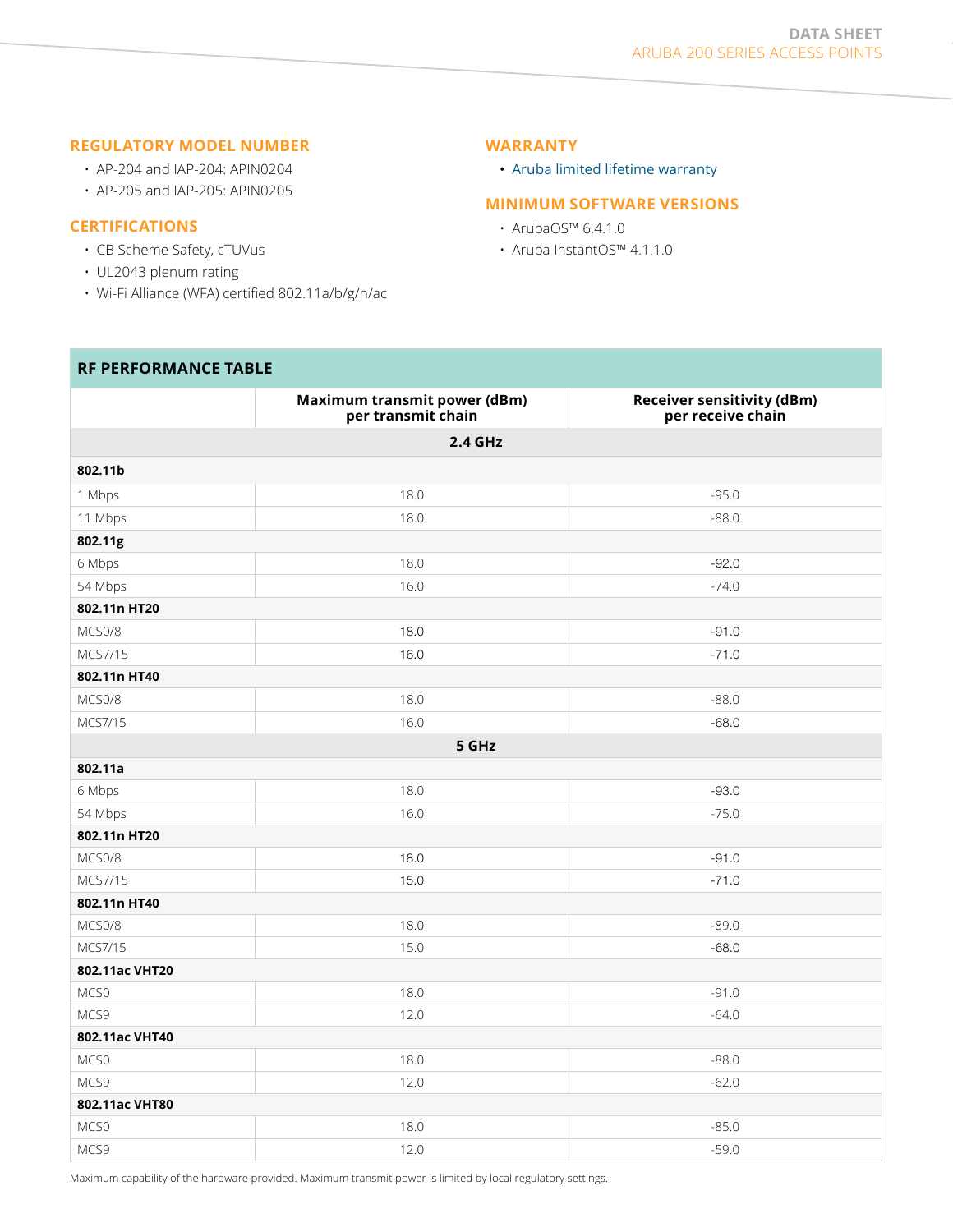### **ANTENNA PATTERN PLOTS**

Horizontal or azimuth plane (top view), 0 degrees downtilt







 $2.4501$ 

 $2.4501$ 

 $-2.4502$ 

 $-2.4502$ 

Elevation plane (side view, 0 degrees angle)









 $-5.4703$  $-5.4704$ 

 $-5.4703$ 

 $-5.4704$ 

5.4703

 $-5.4704$ 



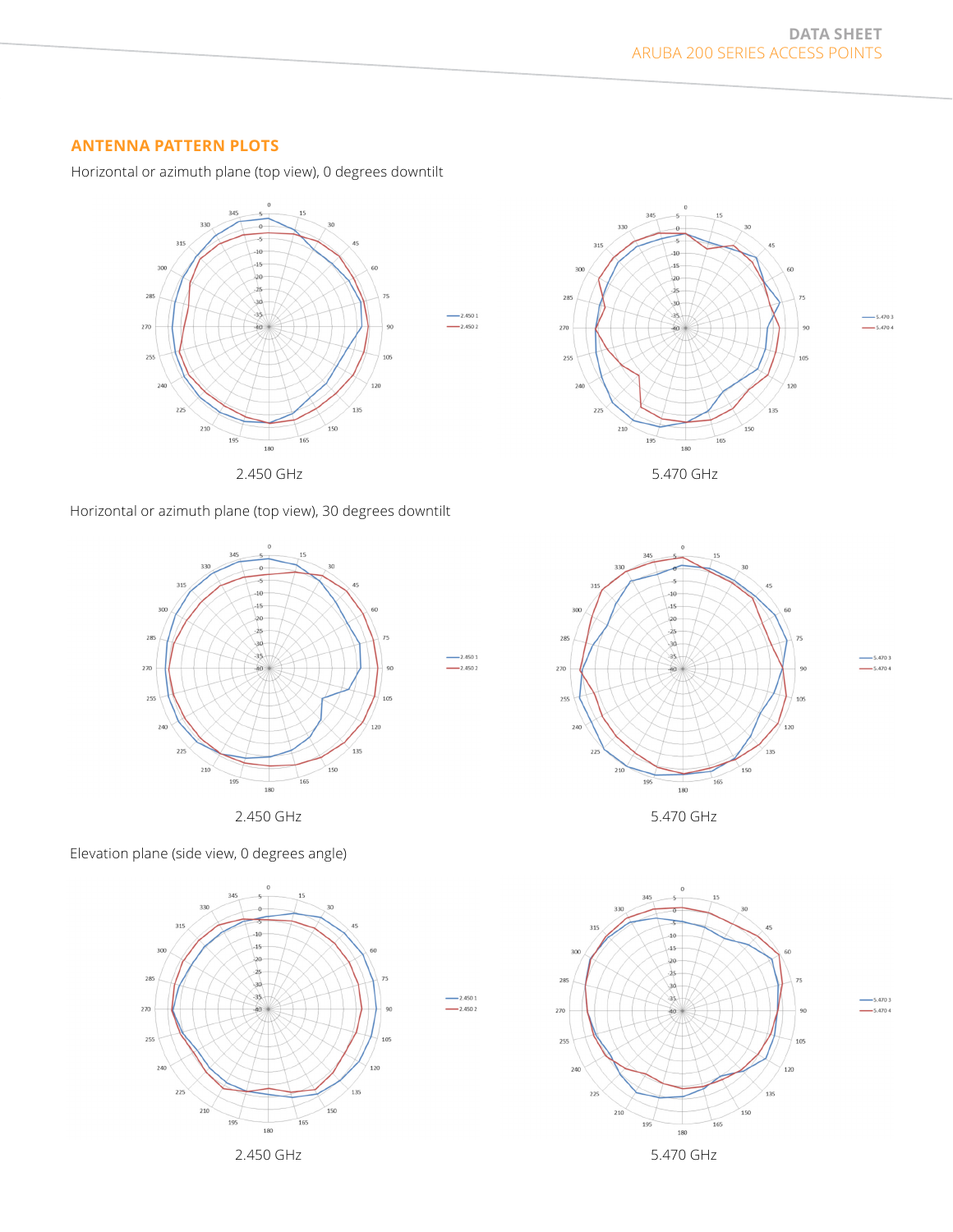$-$ 5.470 3<br>--- 5.470 4

 $10<sup>6</sup>$ 

 $120$ 

135

### **ANTENNA PATTERN PLOTS**

Elevation plane (side view, 90 degrees angle)